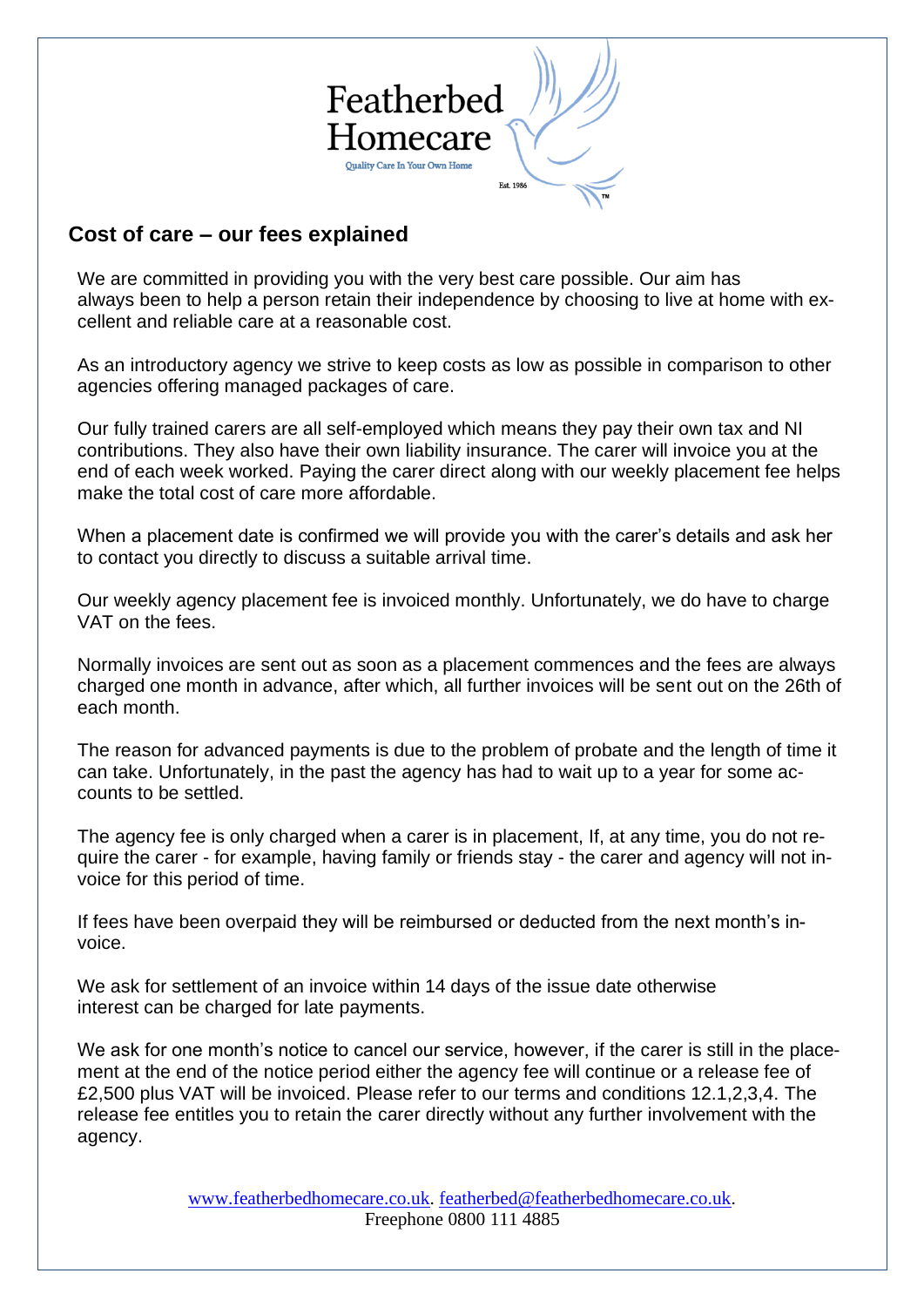

# **Agency Fees**

**Registration Fee - £100 + VAT** - this is a non-refundable fee which covers the registration of a single client or a couple requiring either permanent or occasional live in respite care. The fee will be added to the first invoice on commencement of a placement.

**Assessment Visit Fee - £100 + VAT**, payable at the time of the assessment.

| <b>Live In Agency fees per week</b> | For one client |
|-------------------------------------|----------------|
| Full time live in care or nights    | £100           |
| Additional Live in or Night Carer   | £50            |
| Respite Care (4 weeks or less)      | £95            |
| 5 days per week, full fees apply    | £100           |
| 4 days per week                     | £80            |
| 3 days per week                     | £60            |
| 2 days per week                     | £40            |
| 1 day per week                      | £25            |

*All agency fees are subject to VAT @ 20%*

**The Agency Fee:** this is invoiced monthly, one month in advance and on commencement of a placement

**Cancellation:** 30 days written notice required

**Release Fee:** £2,500 non-refundable – payable when the service is cancelled and the carer is retained by the client.

*Please refer to the Agency's full terms and conditions*

Carer rates are shown below



[www.featherbedhomecare.co.uk.](http://www.featherbedhomecare.co.uk/) [featherbed@featherbedhomecare.co.uk.](mailto:featherbed@featherbedhomecare.co.uk) Freephone 0800 111 4885